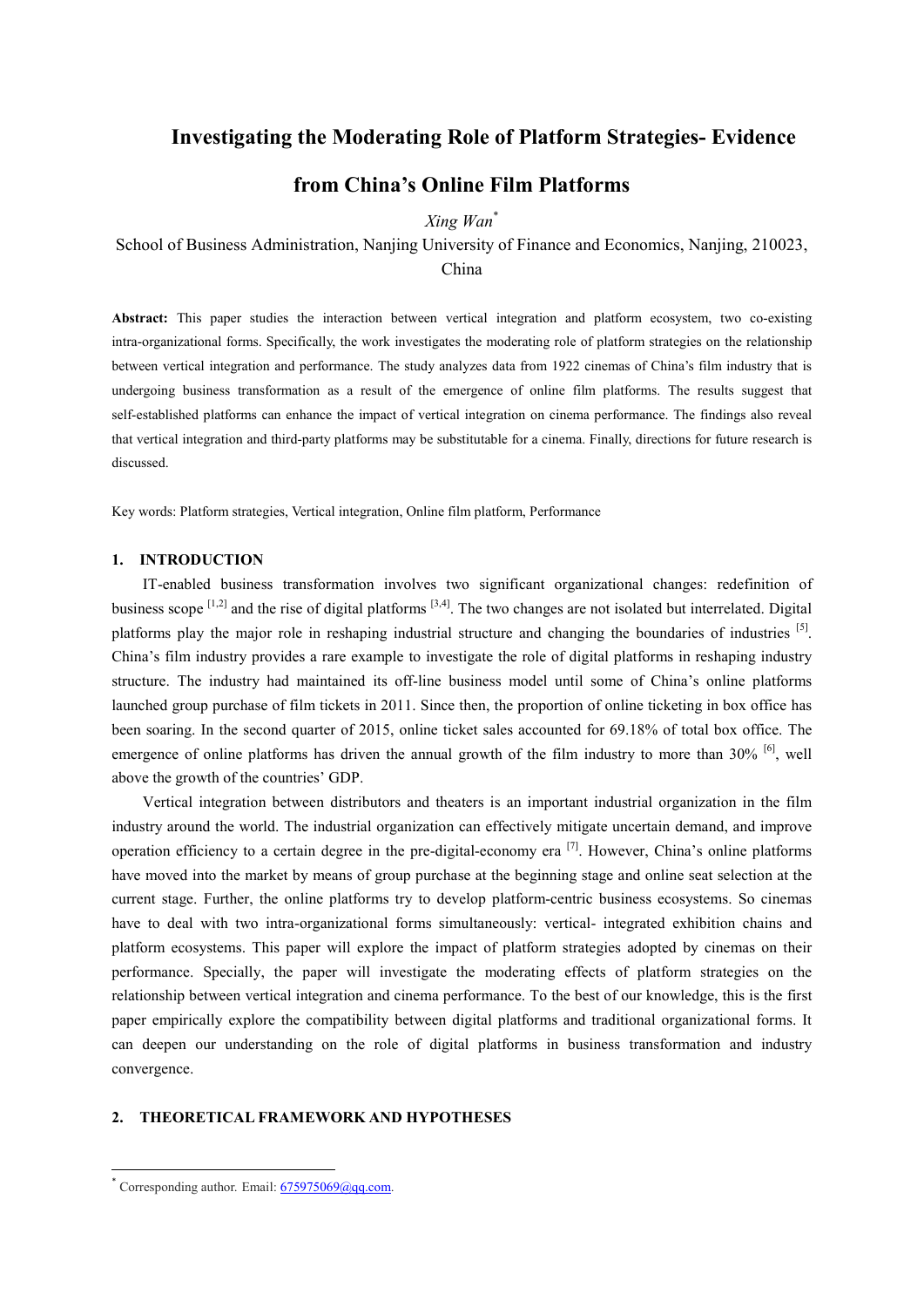### **2.1 Theoretical framework**

In the context of China's film industry, the institutional arrangement of exhibition chains has two categories based on the relationship between a distributor and a cinema: investment-based and contract-based. It is different from the institutional arrangement in western countries, where an exhibition chain invests and owns all cinemas in it. The related concepts are defined in table 1.

| Concepts         | <b>Definitions</b>                                                          | Examples                       |
|------------------|-----------------------------------------------------------------------------|--------------------------------|
| Exhibition       | A firm composed of one distributor and cinemas by means of capital          | Wanda, Guangdong Dadi,         |
| chain            | investment or agreements for the purpose of coordinate operation under one  | China Film Stellar Theater     |
|                  | brand                                                                       | Chain                          |
| Self-established | Electronic-commerce platforms that provide online ticketing service, and is | www.wandafilm.com,             |
| online platform  | established by exhibition-chain firms                                       | www.dadicinema.com,            |
|                  |                                                                             | www.jycinema.com               |
| Third-party      | Electronic-commerce platforms that provide online ticketing service, but is | Maoyan, Mtime, Gewara,         |
| platform         | not established by exhibition-chain firms                                   | http://ticket.taobao.com/      |
| Degree of        | Refer to how many third-party platforms a cinema participate in             | a cinema simultaneously<br>If. |
| Multihoming      | simultaneously                                                              | participates in Maoyan and     |
| on third-party   |                                                                             | Mtime, then its degree of the  |
| platforms        |                                                                             | multihoming is 2.              |

| Table 1. |  | <b>Definition of concepts</b> |
|----------|--|-------------------------------|
|----------|--|-------------------------------|

### **2.2 Main effect**

Studies on the incentive sources of vertical integration can be classified into two schools: neoclassical theories of imperfect market and transaction cost economies/incomplete contracts. Neoclassical theories of vertical integration is fundamentally based on the presumption that vertical integration, and non-standard vertical arrangements, reflected responses to market power that existed in upstream and downstream market and/or reflected efforts to create or exploit market power. In this way, vertical integration is institutional arrangement to avoid double marginalization, internalize horizontal externalities, leverage market foreclosure and secure uncertain supply input [8]. Transaction cost economies regard asset specificity as the main determinant of vertical integration in light of incomplete contracts. Empirical results support efficiency motivations for vertical integration and asset specificity as an important causal factor influencing vertical-integration decision.

One of the natures of the film industry is extremely uncertain demand, which makes it difficult to predict the box office of a film. Vertical integration is a useful way to deal with the nature. It can partially solve the problem of incomplete contracts between distributors and exhibitors, which can give rise to underinvestment in cinemas, unsecure input from distributors, and underreporting of revenues [7] . In the context of China's film industry, investment-based relationship is regarded as a higher degree of vertical integration, while contract-based relationship is regarded as a lower degree, which can be cancelled upon the termination of a contract. Investment-based vertical integration can internalize vertical externalities [8] and effectively reduce opportunistic behavior <sup>[9]</sup>. Additionally, investment-based vertical integration can bring benefits of operation efficiency such as well coordination and leverage of brand advantage. Therefore, we present the following hypothesis:

H1 The vertical-integration degree of a cinema is positively correlated to performance of a cinema.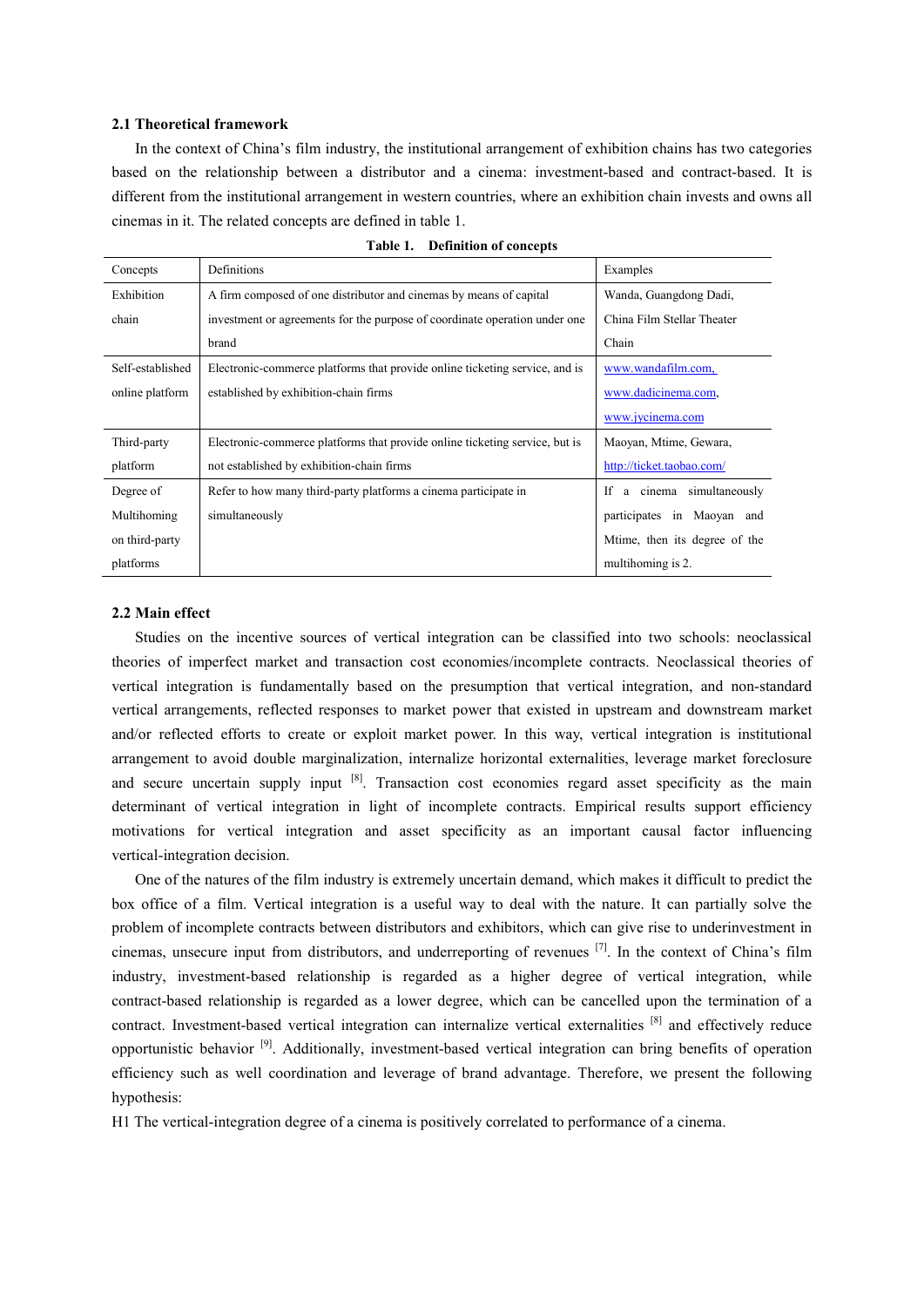### **2.3 Moderating effects**

When an exhibition chain runs an online platform, it can better coordinate its relationship with vertically integrated cinemas than those exhibition chains that have not established an online platform. An exhibition chain can achieve better synergy effects by leveraging resource, process and strategic complementarity between its online platforms and its cinemas <sup>[10]</sup>. As for resources, an online platform has strong information collection, aggregation and processing capabilities due to the open nature of the Internet and the design of its information system. If exhibition chain establishes an online platform, it can increase the size of its customers by leveraging installed base of its online platform, and enhance customer loyalty by taking advantage of online communities [11]. As for processes, an online platform and cinemas can develop an interoperable information system so as to streamline consumption process and even establish a closed-loop process. A customer makes a decision after reading recommendations on an online platform, and then booking his/her seat and pay the ticket online, finally the customer may give his/her own opinions on the movie or cinema, which further drive more consumption<sup>[12]</sup>. As for strategies, an exhibition chain with an online platform can improve operation efficiency by coordinated marketing and operation strategy implementation <sup>[13]</sup>. Therefore, we posit the following hypothesis:

H2 A self-established online platform of a cinema can positively moderate the impact of vertical integration on the performance of the cinema.

For a given cinema, exhibition chains and platform ecosystems are two inter-organizational forms and also two institutional arrangements. Exhibition chains as a form of vertical integration focus on improving film distribution, and online film platforms is originally dedicated to matching film demand with supply <sup>[7]</sup>. The two parties may complement each other when online platforms can increase potential demand for a cinema and even an exhibition chain. However, we argue that the substitute relationship between the two parties dominate their complementary relationship due to the following reasons. Firstly, an online platform and an exhibition chain have overlapping functions in a film industry, including film marketing and distribution. Actually, some of China's online platforms have obtained license of film distribution granted by the SARFT. Secondly, the two inter-organizational forms may compete for resources and power in the industry, among others, the resources and capabilities of a cinema <sup>[14]</sup>. In this way, a cinema may exist in two competing intra-organizational forms, and have to follow two sets of rules of governance [15]. The two competing intra-organizational forms may have conflict requirements on resources and capabilities of a cinema. Therefore, we posit the following hypothesis: H3 The platform-multihoming degree of a cinema can negatively moderate the impact of vertical integration on the performance of a cinema.

### **3. METHEDOLOGY**

## **3.1 Data**

This paper treats a cinema as the unit of analysis. The samples of this paper are selected based on the following three requirements. Firstly, a sample cinema must adopt computer-aided ticket system (CTS). According to *The Circular on Strengthening Computer-aided Ticketing by Cinemas or Exhibition Chains* released by the State Administration of Radio, Film and Television (SARFT), any cinema installing CTS must adopt CTS compatible with terminals of SAFT, and upload their box-office data to SARFT everyday. The rule objectively increases data availability and guarantees data quality for research. Secondly, the cinema must participate in an exhibition chain. The degree of vertical integration is an independent variable of this paper, thus we exclude any independent cinema from our sample. Thirdly, the cinema must have viewer rating on Maoyan, Gewara and Mtime, three online film platforms in China. We select them for they represent three types of online film platforms. Maoyan is a subsidiary of China's largest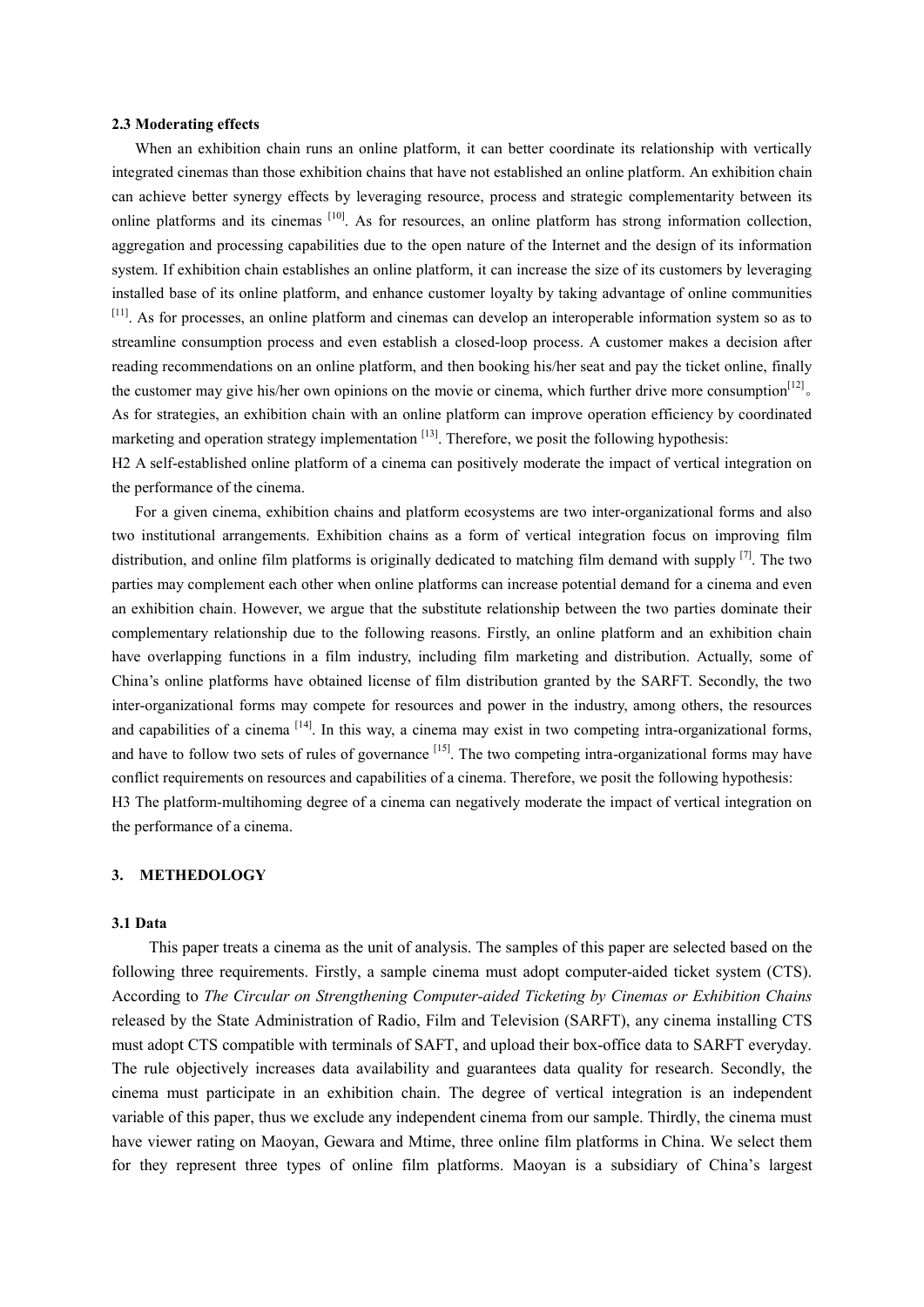group-purchase platform, Gewara is an online platform dedicated to local entertainment, and Mtime has focused on film information and fan communities. Meanwhile, the three platforms accounted for 59.30% of online ticketing in 2014 according to *Online Film Market Report of China in 2014* released by Analysys International. The sampling period of this paper is December 2014. A total of 1922 cinemas meet the above-mentioned three requirements during the period.

The data of this paper have three sources. Firstly, data about the box office and average price, seats, and screens of a cinema are from Entgroup Company, which sorts box-office data uploaded by cinemas to the SARFT. Secondly, data about cinema rating and the degree of cinemas' multihoming on third-party platforms are snatched from the websites of the three online platforms. Data about self-established platforms or vertical integration of an exhibition chain are from websites of exhibition chains. Thirdly, data about consumption expenditure of urban residents are from 2015 annual statistics of corresponding provinces, municipalities or autonomous regions.

### **3.2 Variables**

(1) Independent variables. *Integrationi* captures the degree of vertical integration between a cinema and an exhibition chain. It is a dumb variable. If a cinema is invested by an exhibition chain, then its value is 1. If a cinema participates in an exhibition chain only based on agreements, then its value is 0.

(2) Dependent variable. Drawing on previous literature  $^{[7]}$ , this paper adopts the performance of a cinema as a dependent variable. The variable is measured by the box office of a cinema, which can be justified by the fact that not only cinemas but China's film industry is heavily dependent on box offices.

(3) Moderating variables. Both *Selfplati* and *Multihomingi* capture platform strategies of a cinema. *Multihoming<sub>i</sub>* represents the degree of a cinema's participation in third-party online platforms. It is measured by how many third-party film platforms a cinema participates in. Participation herein means that a participant cinema allows customers to select seats and make the payment on the platform. Therefore, *Multihoming<sub>i</sub>* is an ordinal categorical variable, with possible values of 0, 1, 2, and 3. *Selfplati* represents whether or not an exhibition chain with which a cinema is with has established its own online platform. It is a dumb variable. If an exhibition chain establishes an online platform, its value is 1, or its value is 0.

(4) Control variables. This paper includes five control variables, i.e. *Qualityi*, *Seatsi*, *Screensi*, *Pricei* and *Expi*。The former four variables capture attributes of a cinema, and the last one captures the attribute of local customers. *Qualityi* represents the quality of a cinema, measured by the average rating score of cinema on the three online platforms. *Seatsi* represents the capacity of a cinema to accommodate customers, measured by the total number of the cinema. *Screansi* represents the capacity of a cinema to exhibit films simultaneously, measured by the total number of screens of the cinema. *Pricei* represents the market power of a cinema, measured by the average price of a cinema in the sample period. *Expi* represents consumption capability of local customers, measured by consumption expenditures of urban residents per captia.

### **3.3 Model specification**

Cross-sectional samples of this paper may results in the problem of heterodasticity. This paper adopts White test, which neither depends on normal distribution of samples nor requires order of independent variables. The test results show that heterodasticity exists. Therefore the model is estimated by an OLS method with White heterodasticity-consistent standard errors. The estimation methods can realize asymptotically efficient statistical inference with a large sample [16].

We also checked for potential problems of multicollinearity by calculating variance inflation factors (VIF). Individual VIF values greater than 10 indicate problems of multicollinearity (Neteretal, 1989), along with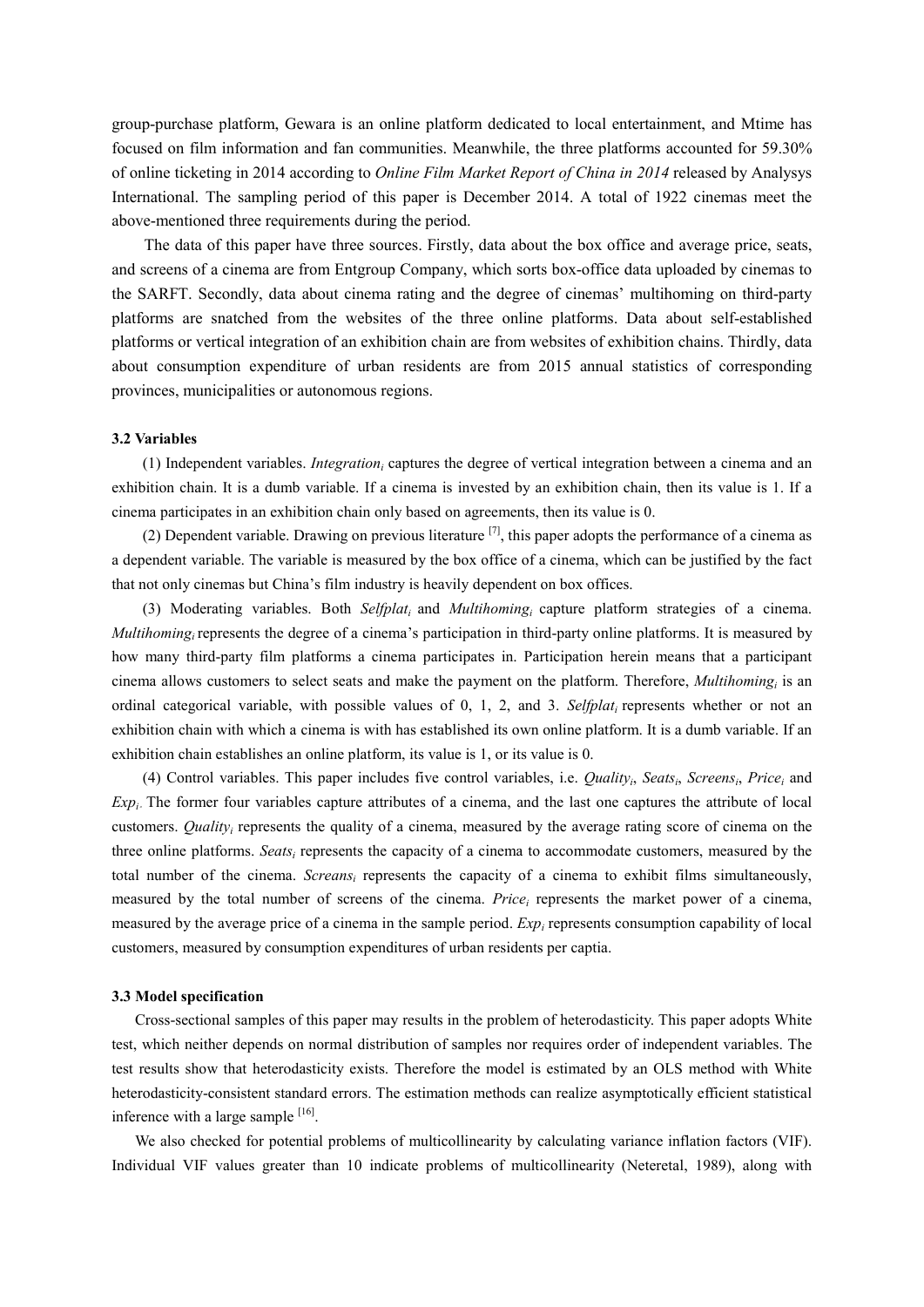| Variable                            | Mean    | SD      |            | 2          |             | 4           |            | 6          |            | 8     |
|-------------------------------------|---------|---------|------------|------------|-------------|-------------|------------|------------|------------|-------|
| $1.Seats_i$                         | 885.752 | 437.157 | 1.000      |            |             |             |            |            |            |       |
| $2.Screens_i$                       | 6.099   | 2.402   | $0.713***$ | 1.000      |             |             |            |            |            |       |
| 3. Price <sub>i</sub>               | 33.878  | 6.385   | $0.268***$ | $0.277***$ | 1.000       |             |            |            |            |       |
| $4. Exp_i$                          | 21491.0 | 5827.0  | $0.251***$ | $0.255***$ | $0.439***$  | 1.000       |            |            |            |       |
| 5.Quality $_i$                      | 7,957   | 0.620   | $0.162***$ | $0.164***$ | $-0.009***$ | $-0.036***$ | 1.000      |            |            |       |
| $6.$ Integration <sub>i</sub>       | 0.468   | 0.499   | $0.125***$ | $0.159***$ | $0.038***$  | $0.009***$  | $0.073***$ | 1.000      |            |       |
| 7. Selfplat <sub>i</sub>            | 0.404   | 0.491   | $0.029***$ | $0.017***$ | $0.043***$  | $-0.024***$ | $0.040***$ | $0.274***$ | 1.000      |       |
| $8.$ <i>Multihoming<sub>i</sub></i> | 1.956   | 0.775   | $0.405***$ | $0.377***$ | $0.241***$  | $0.254***$  | $0.148***$ | $0.279***$ | $0.179***$ | 1.000 |

**Table 2. Descriptive statistics and correlations**

average VIF values greater than six. Although some correlation coefficients in Table 2 have moderate values, the VIF values are at acceptable levels (mean VIF=1.16). Consequently, no problems of multicollinearity exist.

Notes: \*\*\* p<0.01.

### **4. RESULTS**

Table 3 displays the main empirical models to test our hypotheses. Model 1 is a baseline model, including control variables related to demand-side and supply-side attributes that may affect the main and moderating impacts. Model 2 includes the independent variables related to the existing form of industrial organization (*Integrationi*). Model 3 includes moderators related to platform strategies adopted by cinemas, i.e., establishing own online platforms (*Selfplati*) and multihoming on third-party platforms (*Multihomingi*). Model 4 and 5 include interactions terms between an independent variable and moderators.

In model 2, the results show that *Integration<sub>i</sub>* has a significant and positive impact on the performance of a cinema. As expected, this find confirms that the higher degree of vertical integration can improve cinema performance, thus supporting H1. The result of Model 4 reveals how *Selfplati* moderates the impact of *Integration<sub>i</sub>* on cinema performance. The coefficient of the interaction term is significant and positive, indicating that *Selfplati* exerting a positive moderating impact. The results of Model 5 show the moderating role of *Multihoming<sub>i</sub>* on the impact of *Integration<sub>i</sub>* on cinema performance. The coefficient of the interaction term between *Integrationi* and *Multihomingi* is significantly negative, indicating that *Multihomingi* exerting a positive moderating impact. Thus H2 and H3 are supported.

|                          | Model 1     | Model 2     | Model 3     | Model 4     | Model 5       |  |  |
|--------------------------|-------------|-------------|-------------|-------------|---------------|--|--|
| $S$ eats <sub>i</sub>    | $0.496***$  | $0.594***$  | $0.435***$  | $0.430***$  | $0.443***$    |  |  |
|                          | (6.352)     | (7.141)     | (5.690)     | (5.611)     | (5.794)       |  |  |
| $Screens_i$              | $1.583***$  | $1.488***$  | $1.278***$  | $1.285***$  | $1.239***$    |  |  |
|                          | (14.779)    | (13.492)    | (12.627)    | (12.731)    | (12.244)      |  |  |
| $Price_i$                | $2.073***$  | $2.185***$  | $2.074***$  | $2.059***$  | $2.079***$    |  |  |
|                          | (10.812)    | (11.616)    | (13.304)    | (13.173)    | (13.361)      |  |  |
|                          | $-0.730***$ | $-0.450***$ | $-0.402***$ | $-0.391***$ | $-0.414***$   |  |  |
| $Exp_i$                  | $(-11.180)$ | $(-6.342)$  | $(-6.620)$  | $(-6.461)$  | $(-6.859)$    |  |  |
| Quality <sub>i</sub>     | $-1.763***$ | $-1.810***$ | $-1.515***$ | $-1.509***$ | $-1.511***$   |  |  |
|                          | $(-7.192)$  | $(-7.425)$  | $(-6.946)$  | $(-6.955)$  | $(-6.955)$    |  |  |
| Integration <sub>i</sub> |             | $0.174***$  | $-0.044$    | $-0.118***$ | $0.254***$    |  |  |
|                          |             | (4.195)     | $(-1.086)$  | $(-2.153)$  | (2.293)       |  |  |
| Selfplat <sub>i</sub>    |             |             | 0.047       | $-0.050$    | $0.081\sp{*}$ |  |  |

**Table3. Regression results**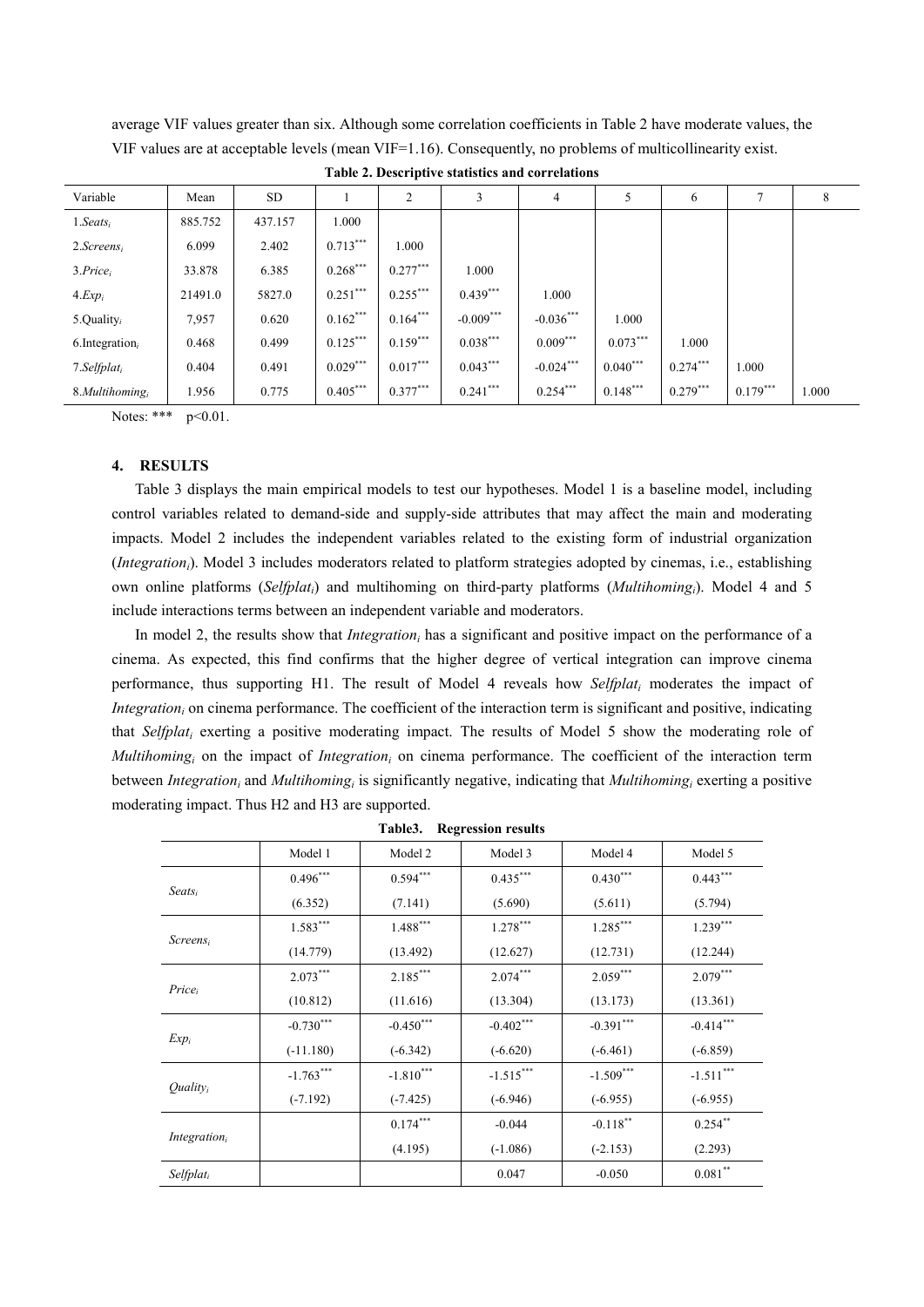|                              |       |            | (1.179)    | $(-0.822)$ | (2.011)     |
|------------------------------|-------|------------|------------|------------|-------------|
| Multihoming <sub>i</sub>     |       |            | $0.594***$ | $0.583***$ | $0.686***$  |
|                              |       |            | (17.994)   | (17.478)   | (16.528)    |
| Integration                  |       |            |            | $0.191***$ |             |
| $*Selfplat_i$                |       |            |            | (2.471)    |             |
| Integration                  |       |            |            |            | $-0.215***$ |
| $*$ Multihoming <sub>i</sub> |       |            |            |            | $(-3.349)$  |
| $R^2$                        | 0.548 | 0.551      | 0.637      | 0.638      | 0.640       |
| Adjusted $R^2$               | 0.547 | 0.550      | 0.636      | 0.637      | 0.638       |
| $\triangle R^2$              |       | $0.003***$ | $0.105***$ | $0.001***$ | $0.003***$  |

Notes: values in parentheses are t statistics. \*\*\* represents 1% significance, and \*\* represents 5% significance.  $\Delta R^2$  in model 4 and 5 is based on comparison with model 3.

### **5. CONCLUSIONS**

This paper confirms the role of vertical integration in improving cinema performance, in consistent with findings of previous literature <sup>[7]</sup>. The paper further finds that third-party platforms and vertically-integrated exhibition chains may substitute each other in terms of their contribution to cinema performance, while exhibition chains can take advantage from self-established platforms.

Then the question rises why cinemas owned by an exhibition chain are willing to participate in an online platform. Third-party platforms are a double-edged sword for exhibition chains. On one hand, Internet platforms possess a huge size of installed base and an online community, which can help cinemas to attract customers. On the other hand, online platforms may expose cinemas or exhibition chains to fiercer competition by sufficiently informing customers. What's more, when a lot of cinemas of the same region participate in online platforms, the effect of crowding out may dominate network effects of an online platform. An online platform may even gain customers' loyalty who are originally loyal to a cinema or an exhibition chain. In the film-related business ecosystem, exhibition chains have been aware of cross-boundary competition from online platforms. For example, Maoyan, China's largest online film platform, registered online film ticketing worth of RMB5 billion in 2014, exceeding the box office of RMB4.2 billion of Wanda Cinemas, the largest exhibition chain in the country.

This paper has some limitations. Firstly, the interaction of the two intra-organizational forms can be further explored in some aspects. For example, China's third-party film platforms are more concentrated than exhibition chains in terms of market share. In 2014, top three online film platforms accounted for more than 62.47% of online ticketing, while top eight exhibition chains accounted for 59.34% of box office. How the concentration or other features of the two intra-organizational forms co-evolve may deepen our understanding on intra-organizational change in the digital era. Secondly, in this paper we regard online platforms and exhibition chains as two intra-organizational forms, which actually are also institutional arrangement. Under different institutional arrangement, the governance mechanism may change. For instance, interface or transaction rules should be different, and it's an interesting to explore how a cinema handles the two governance mechanisms simultaneously. It can be directions for future research.

### **ACKNOWLEDGEMENT**

The authors appreciate all the helpful and insightful comments by anonymous reviewers. The authors owe their thanks to the financial support provided by the National Science Foundation of China (NSFC project Nos. 71103079, 71173036), and Humanities and Social Science Project of Ministry of Education (No. 15YJA630065).